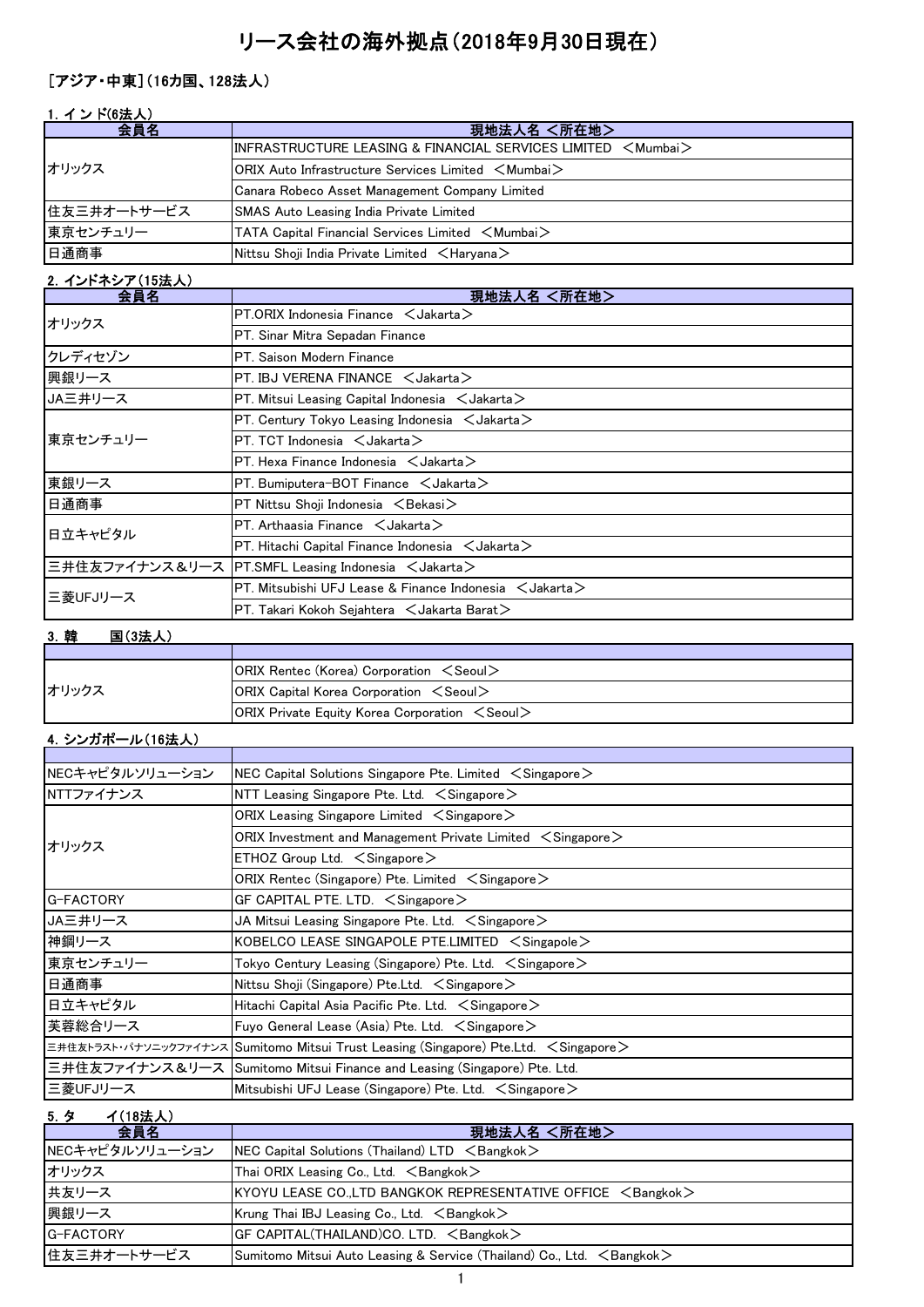| 東京センチュリー | $TISCO$ Tokyo Leasing Co., Ltd. $\leq$ Bangkok $>$                   |
|----------|----------------------------------------------------------------------|
|          | TC Advanced Solutions Co., Ltd. <bangkok></bangkok>                  |
|          | TC Car Solutions (Thailand) Co., Ltd. <bangkok></bangkok>            |
|          | $HTC$ Leasing Co., Ltd. $\leq$ Bangkok $>$                           |
| 東銀リース    | BOT Lease (Thailand) Co., Ltd. <bangkok></bangkok>                   |
| 旧通商事     | Nittsu Shoji (Thailand) Co., Ltd. $\lt$ Ayutthaya $>$                |
|          | Nittsu Shoji Leasing (Thailand) Co., Ltd. $\leq$ Bangkok $>$         |
|          | $AZL$ (Thailand) Co., Ltd. $\leq$ Prachinburi $>$                    |
| 日立キャピタル  | Hitachi Capital (Thailand) Co., Ltd. $\leq$ Bangkok $\geq$           |
|          | 三井住友ファイナンス&リース SMFL Leasing (Thailand) Co., Ltd. <bangkok></bangkok> |
| 三菱UFJリース | Bangkok Mitsubishi UFJ Lease Co., Ltd. <bangkok></bangkok>           |
|          | MUL (Thailand) Co., Ltd.                                             |

| 湾(6法人)<br>6. 台 |                                           |
|----------------|-------------------------------------------|
| 会員名            | 現地法人名 <所在地>                               |
| オリックス          | ORIX Taiwan Corporation <台北>              |
|                | ORIX Auto Leasing Taiwan Corporation <台北> |
|                | ORIX Taiwan Asset Management Company <台北> |
| JA三井リース        | 日商三井租賃事業股份有限公司 台北分公司 <taipei></taipei>    |
| 昭和リース          | 日商昭和租賃股份有限公司 台北分公司                        |
| 東京センチュリー       | 統一東京股份有限公司 <台北>                           |

| 7. 中<br>国(25法人、香港除く) |                                                                                           |
|----------------------|-------------------------------------------------------------------------------------------|
| 会員名                  | 現地法人名 <所在地>                                                                               |
| NTTファイナンス            | 環宇郵電国際租賃有限公司 <北京>                                                                         |
|                      | ORIX China Corporation <上海>                                                               |
|                      | CHINA RAILWAY LEASING CO., LTD. <上海>                                                      |
| オリックス                | Beijing Oriental Jicheng Co., Ltd. $\lt t$ 北京 $>$                                         |
|                      | ORIX (China) Investment Co., Ltd <大連>                                                     |
|                      | Pang Da ORIX Auto Leasing Co., Ltd. <北京>                                                  |
| 興銀リース                | 興銀融資租賃(中国)有限公司 <上海>                                                                       |
|                      | 東瑞盛世利融資租賃有限公司 <上海>                                                                        |
|                      | 東瑞盛世利(上海)商業保理有限公司 <上海>                                                                    |
| 東京センチュリー             | 瑞盛宝融資租賃(上海)有限公司 <上海>                                                                      |
|                      | 統盛融資租賃有限公司 <蘇州>                                                                           |
|                      | 大連氷山集団華慧達融資租賃有限公司 <大連>                                                                    |
|                      | 蘇州高新福瑞融資租賃有限公司 <蘇州>                                                                       |
| 東銀リース                | 東銀融資租賃(天津)有限公司 <天津>                                                                       |
|                      | 東銀利市商業保理(上海)有限公司 <上海>                                                                     |
| 日通商事                 | 日通商事(武漢)倉儲有限公司 <武漢>                                                                       |
|                      | 日通商事(上海)貿易有限公司 <上海>                                                                       |
| 日立キャピタル              | Hitachi Capital Leasing (China) Co.,Ltd. (日立租賃(中国)有限公司)<北京>                               |
|                      | Hitachi Capital Factoring (China) Co., Ltd. <上海>                                          |
| 芙蓉総合リース              | 芙蓉綜合融資租賃(中国)有限公司 <上海>                                                                     |
|                      | Sumitomo Mitsui Finance and Leasing (China) Co., Ltd.(三井住友融資租賃(中国)有限公司) <広州>              |
|                      | 三井住友ファイナンス&リース Shanghai Sumitomo Mitsui Finance and Leasing Co.,Ltd.(上海三井住友融資租賃有限公司) <上海> |
|                      | Shanghai Sumitomo Mitsui General Finance and Leasing Co., Ltd.(上海三井住友総合融資租賃有限公司) <上海>     |
| 三菱UFJリース             | Mitsubishi UFJ Lease & Finance (China) Co. Ltd. < Shanghai>                               |
|                      | DMC Energy Management Services (Shenzhen) Co., Ltd.                                       |

## 7.中 国 (香 港)(12法人)

| 会員名             | 現地法人名 <所在地>                                               |
|-----------------|-----------------------------------------------------------|
| NECキャピタルソリューション | <b>NEC Capital Solutions Hong Kong Limited &lt;九龍&gt;</b> |
| オリックス           | <b>ORIX Asia Limited</b>                                  |
|                 | ORIX Asia Capital Limited                                 |
| 首都圏リース          | DFL-Shutoken Leasing (Hong Kong) Company Limited <香港>     |
| ディー・エフ・エル・リース   |                                                           |
| ニ菱UFJリース        |                                                           |
| 東京センチュリー        | Tokyo Leasing (Hong Kong) Ltd. <香港>                       |
| 東銀リース           | BOT Lease (Hong Kong) Co., Ltd. <香港>                      |
| 日通商事            | 日通商事(香港)有限公司                                              |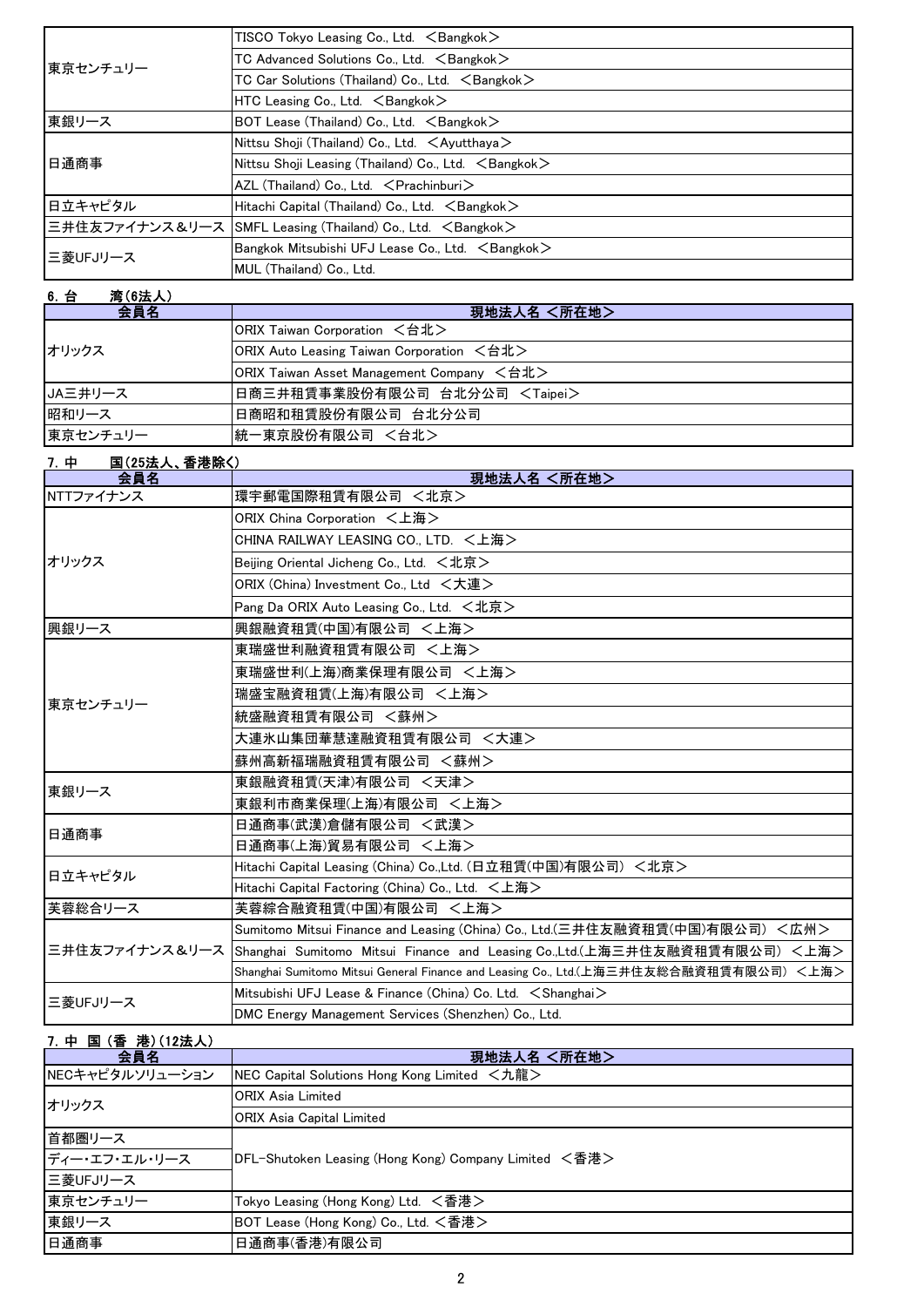| 日立キャピタル  | Hitachi Capital (Hong Kong) Ltd. <hong kong=""></hong>                   |
|----------|--------------------------------------------------------------------------|
|          | Hitachi Capital Management (China) Ltd. <hong kong=""></hong>            |
|          | Fuyo General Lease (HK) Limited                                          |
| 芙蓉総合リース  |                                                                          |
|          |                                                                          |
|          | 三井住友ファイナンス&リース  Sumitomo Mitsui Finance and Leasing (Hong Kong) Limited  |
| 三菱UFJリース | Mitsubishi UFJ Lease & Finance (Hong Kong) Limited <hong kong=""></hong> |
|          |                                                                          |

## 8.パキスタン(1法人)

| $\overline{\phantom{a}}$ | 現地法人名<br>(所在地)                                           |
|--------------------------|----------------------------------------------------------|
| オリックニ                    | <b>ORIX Leasing Pakistan Limited <karachi></karachi></b> |

#### 9. フィリピン(5法人)

| 会員名      | 現地法人名 <所在地>                                                                                       |
|----------|---------------------------------------------------------------------------------------------------|
| オリックス    | $ ORIX$ METRO Leasing and Finance Corporation $\leq$ Makati city $\geq$                           |
|          | $ ORIX$ Auto Leasing Philippines Corporation $\leq$ Makati city $\geq$                            |
| 興銀リース    | $\vert$ Japan-PNB Leasing & Finance Corp. $\leq$ Manila $\geq$                                    |
| 東京センチュリー | <b>BPI Century Tokyo Lease &amp; Finance Corporation <math>\leq</math>Manila<math>\geq</math></b> |
| 東銀リース    | BOT Lease and Finance Philippines, Inc. $\leq$ Manila $\geq$                                      |

#### 10.マレーシア(11法人)

| 会員名             | 現地法人名 <所在地>                                                              |
|-----------------|--------------------------------------------------------------------------|
| NECキャピタルソリューション | NEC Capital Solutions Malaysia Sdn. Bhd. $\lt$ Kuala Lumpur $\gt$        |
| オリックス           | ORIX Leasing Malaysia Berhad $\leq$ Kuala Lumpur $\geq$                  |
|                 | ORIX Credit Malaysia Sdn. Bhd. $\leq$ Kuala Lumpu $\geq$                 |
|                 | ORIX Car Rentals Sdn. Bhd. < Kuala Lumpur>                               |
|                 | ORIX Rentec (Malaysia) Sdn. Bhd. < Kuala Lumpur>                         |
|                 | ORIX Auto Leasing Malaysia Sdn. Bhd. < Kuala Lumpur>                     |
|                 | ORIX Asset Management Malaysia Sdn. Bhd. < Kuala Lumpur>                 |
| 東京センチュリー        | Tokyo Century Capital (Malaysia) Sdn. Bhd. $\,$ $\,<$ Kuala Lumpur $\,>$ |
| 日通商事            | Nittsu Shoji (Malaysia) Sdn.Bhd. < Johor>                                |
| 日立キャピタル         | Hitachi Capital Malaysia Sdn.Bhd. <penang></penang>                      |
|                 | 三井住友ファイナンス&リース  SMFL Leasing (Malaysia) Sdn. Bhd. 〈Kuala Lumpur>         |

### 11. ベトナム(3法人)

| 会員名       | 現地法人名 <所在地>                                                                                             |  |
|-----------|---------------------------------------------------------------------------------------------------------|--|
| オリックス     | Indochina Capital Corporation $\lt$ Ho Chi Minh City $\gt$                                              |  |
| 日立キャピタル   | Hitachi Capital Corporation Vietnam Representative Office <ho chi="" minh=""></ho>                      |  |
| ■三菱UFJリース | Mitsubishi UFJ Lease & Finance Co. Ltd. Ho Chi Minh City Representative Office <ho chi="" minh=""></ho> |  |

#### 12.ミャンマー(1法人)

|          | 現地法人名 <所在地>                                                                               |
|----------|-------------------------------------------------------------------------------------------|
| 三菱UFJリー. | Mitsubishi UFJ Lease & Finance Co. Ltd. Yangon Representative Office $\leq$ Yangon $\geq$ |

### 13.モンゴル(2法人)

| <b>스昌々</b> | 現地法人名 <所在地>                                                    |
|------------|----------------------------------------------------------------|
| エムジーリース    | ┃TDB Leasing LLC <ウランバートル>                                     |
| オリックス      | <b>ITenGer Financial Group LLC</b> <ulaanbaatar></ulaanbaatar> |

### 14.アラブ首長国連邦(1法人)

| $\sim$<br>- | $-14.4$<br>所任地。<br>─現耶"<br>- 73                          |
|-------------|----------------------------------------------------------|
| オリック        | PSC<br>--<br>ORIX<br>Hail<br><b>Finance</b> r<br>.Dubai. |

#### 15.サウジアラビア(2法人) 現地法人名 <所在地> オリックス Saudi ORIX Leasing Company <Riyadh> 三菱UFJリース <br>
Ajil Financial Services Company Ltd. <Jeddah> 16.バーレーン(1法人)

| 10. ハーレーノ (1)ムハ |                                                                 |           |
|-----------------|-----------------------------------------------------------------|-----------|
|                 | 〔所在地〕<br>現地法                                                    |           |
| オリック.           | The Mediterranean & Gulf Insurance & Reinsurance Company B.S.C. | ∕Manama ∠ |

## [北米・中南米](4カ国、34法人)

#### 17.アメリカ合衆国(25法人) 現地法人名 <所在地> NTTファイナンス | NTT Leasing (U.S.A.), Inc. <New York>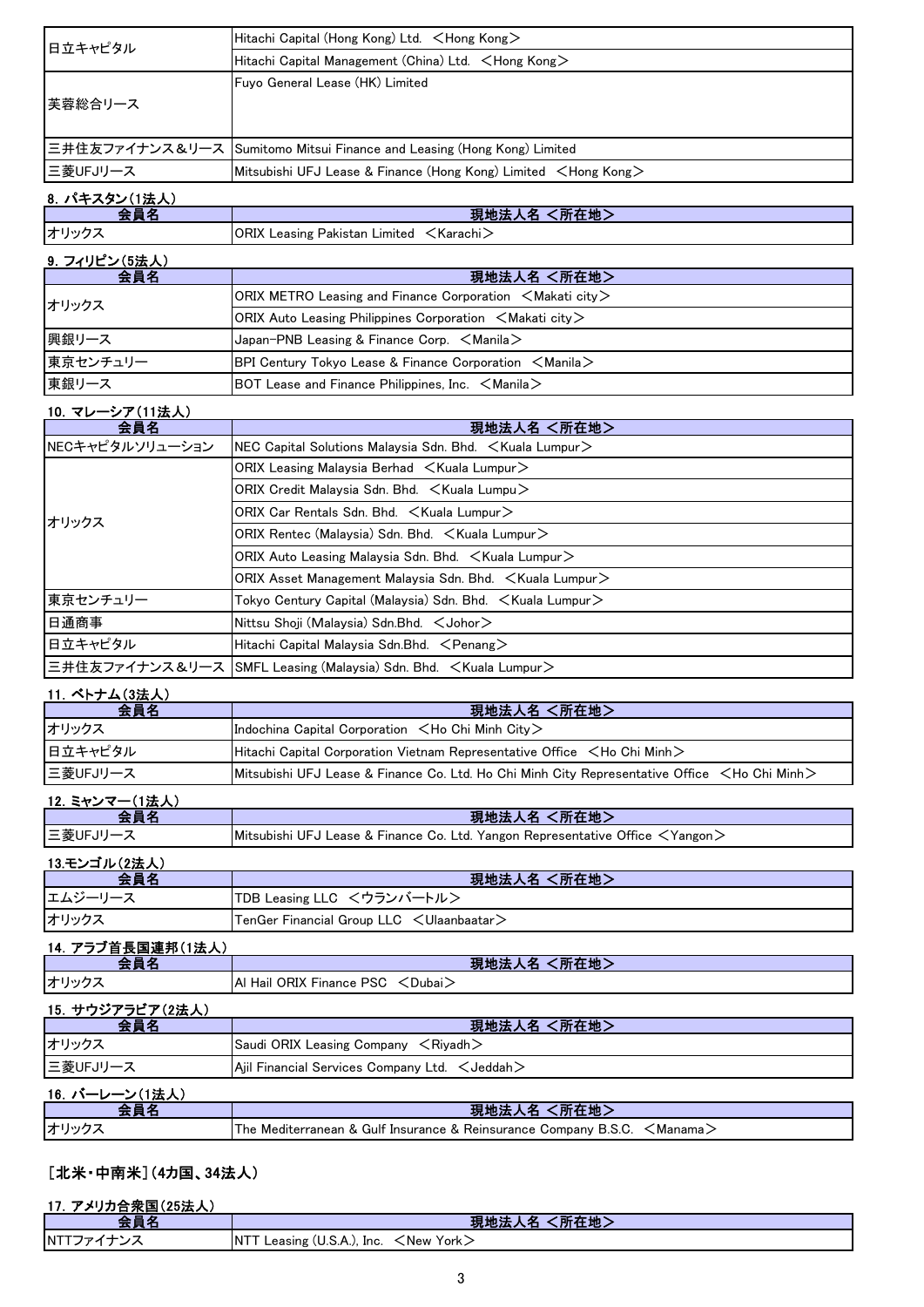|          | ORIX USA Corporation <dallas.tx></dallas.tx>                            |
|----------|-------------------------------------------------------------------------|
|          | RED Capital Group, LLC < Columbus, OH>                                  |
|          | Mariner Investment Group LLC <harrison, ny=""></harrison,>              |
|          | Boston Financial Investment Management L.P                              |
| オリックス    | Ormat Technologies, Inc.                                                |
|          | Lancaster Pollard Holdings, LLC                                         |
|          | Boston Partners Global Investors, Inc.                                  |
|          | Harbor Capital Advisors, Inc.                                           |
|          | NXT Capital Group, LLC                                                  |
| JA三井リース  | JA Mitsui Leasing Capital Corporation $\,$ $\leq$ New York $\,>$        |
|          | Mitsui Rail Capital LLC. < Chicago>                                     |
|          | CSI Leasing, Inc. $\leq$ St. Louis $>$                                  |
|          | Tokyo Century (USA) Inc. < Purchase, NY>                                |
| 東京センチュリー | TC Skyward Aviation U.S., Inc. <new york=""></new>                      |
|          | Aviation Capital Group LLC <newport beach=""></newport>                 |
|          | GA Telesis, LLC <florida></florida>                                     |
|          | Nittsu Shoji U.S.A., Inc. $\leq$ Arlington Heights, IL $>$              |
| 日通商事     | NEX Transport Inc. <east liberty,="" oh=""></east>                      |
| 日立キャピタル  | Hitachi Capital America Corp. <norwalk, ct=""></norwalk,>               |
| 芙蓉総合リース  | Fuyo General Lease (USA) Inc. <new york=""></new>                       |
|          | Mitsubishi UFJ Lease & Finance (U.S.A.) Inc. <new ny="" york,=""></new> |
| 三菱UFJリース | Jackson Square Aviation, LLC $\,<$ San Francisco,CA $>$                 |
|          | Beacon Intermodal Leasing, LLC <boston, ma=""></boston,>                |
|          | <b>MUL Railcars, Inc.</b>                                               |

## 18.カ ナ ダ(4法人)

| $\sim$ $\sim$ $\sim$ $\sim$ $\sim$ $\sim$ $\sim$ $\sim$<br>会員名 | 現地法人名 <所在地>                                           |
|----------------------------------------------------------------|-------------------------------------------------------|
| 日立キャピタル                                                        | Hitachi Capital Canada Corp. $\leq$ Toronto $\geq$    |
|                                                                | <b>ICLE Capital Inc.</b>                              |
| 芙蓉総合リース                                                        | Fuyo General Lease (Canada) Inc. $\leq$ Tronto $\geq$ |
|                                                                | TDF Group Inc. $\leq$ Edmonton $>$                    |

## 19.ブラジル(2法人)

| 会員名   | 現地法人名 <所在地>                                                             |
|-------|-------------------------------------------------------------------------|
| オリックス | $ ORIX$ Brazil Investments and Holdings Limited $\leq$ Sao Paulo $\geq$ |
|       | $ RB$ Capital Empreendimentos S.A. $\leq$ Sao Paulo $\geq$              |

### 20. メキシコ(3法人)

| 会員名   | 現地法人名 <所在地>                                                           |
|-------|-----------------------------------------------------------------------|
| 東銀リース | <b>BOT Lease Mexico S.A. de C.V.</b> $\leq$ Mexico $\geq$             |
|       | $ $ BOT FINANCE MEXICO, S.A. DE C.V., SOFOM, E.N.R. $\leq$ Mexico $>$ |
| 日通商事  | Nittsu Shoji (Mexico) S.A.de C.V.                                     |

## [欧州](7カ国、26法人)

## 21.アイルランド(8法人)

| 会員名      | 現地法人名 <所在地>                                                                               |
|----------|-------------------------------------------------------------------------------------------|
| オリックス    | ORIX Aviation Systems Limited <dublin></dublin>                                           |
| 東京センチュリー | TC Aviation Capital Ireland Ltd. $\lt$ Dublin $\gt$                                       |
|          | TC Skyward Aviation Ireland Ltd. < Dublin>                                                |
| 芙蓉総合リース  | $FGL$ Aircraft Ireland Limited $\langle$ Dublin $\rangle$                                 |
|          | 三井住友ファイナンス&リース SMBC Aviation Capital Limited                                              |
| 三菱UFJリース | Mitsubishi UFJ Lease & Finance (Ireland) Designated Activity Company $\leq$ Dublin $\geq$ |
|          | Jackson Square Aviation Ireland Limited $\langle$ Dublin $\rangle$                        |
|          | Engine Lease Finance Corporation $\leq$ Shannon $\geq$                                    |